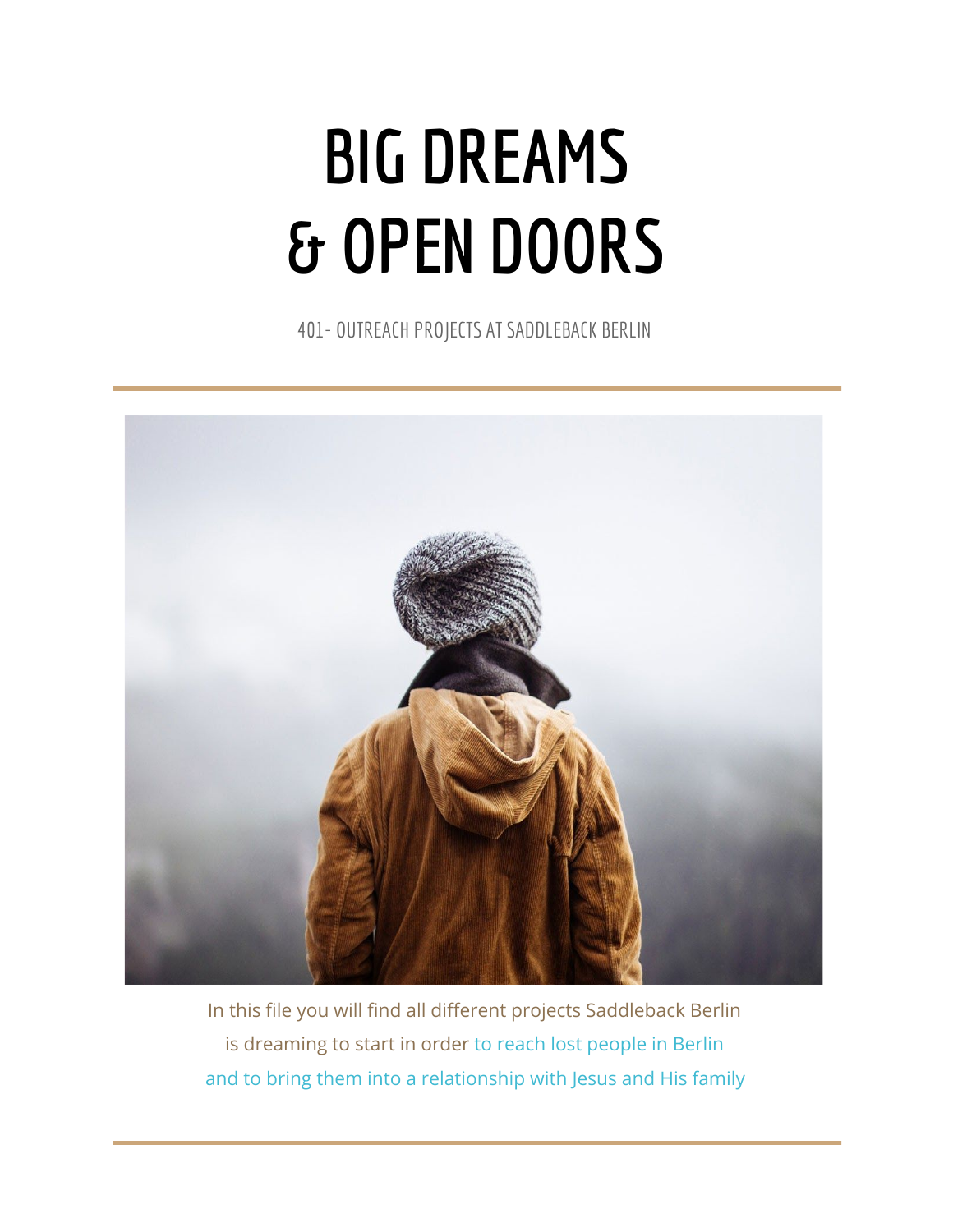## **THE DOORS WE WANT TO OPEN AS A CHURCH FAMILY**

#### **LOOK UP**

Call on and trust in the Holy Spirit for guidance, strength, protection and for using us to do His saving work!

o Join the Outreach Prayer Team and pray for our unchurched and dechurched neighbors, families and network. Also pray for other outreach events and ministries taking place.

o Take Prayer Walks through our neighborhoods. Be a coordinator who organizes it or simply walk and pray along.

## **SHOW UP**

Show up online with an authentic social media presence. We want Berlin to know who we are and what we stand for

> . Show up at events created with the purpose of fellowship, to build relationships with non-believers and show them the love and the light of Christ.

o Join our Church Visibility Social Media team and help us create social Media Content: blogposts, photos, graphic design or video material.

o Join our Church Visibility Social Media team and plan and execute regular posts on FB and IG for SBB

o Help with Social Media Engagement: Follow, share, like, comment on posts from SBB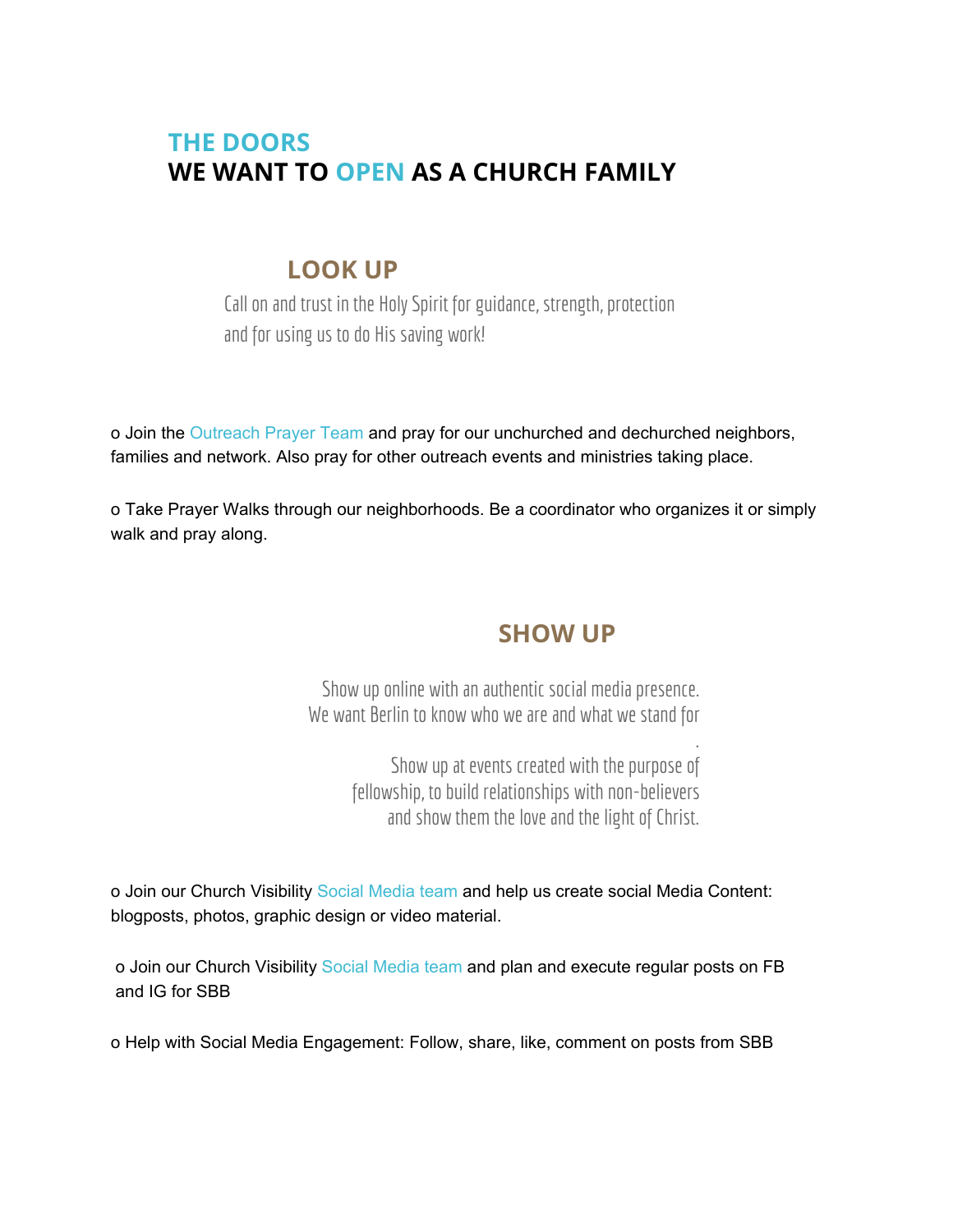Join our Church Visibility Berlin Presence team. This team will be responsible for networking, building lasting connections and helping others to organize small and big connection events.

o Church Visibility Berlin Presence - Networking: Show up at bigger events in the city (e.g. Kirchentag), representing Saddleback Berlin and take part in the wider church community to ensure other churches and community leaders know us

o Church Visibility Berlin Presence - Connection Events: (Co-)organize small or big events that help build lasting relationships and foster visibility of our church (different examples below)

o Connect: Organize public meet-ups with specific themes (Ex. Mental Health meetup)

o Connect: Organize Get-togethers (Ex. Kino-night, Board Game night, bowling. night...) (perfect for small groups)

o Connect: Organize Dad-Son events or other family events in summer

o Connect: Organize Youth and Student events

o Connect: Organize local Sport events (Help build a local sports ministry)

- o Connect: Organize a Clothes Swap or Second-hand Pop-Up Shop
- o Connect: Organize a small (or big) music or worship event
- o Event support: Supply food and drinks for an event
- o Event support: donate your open space for an event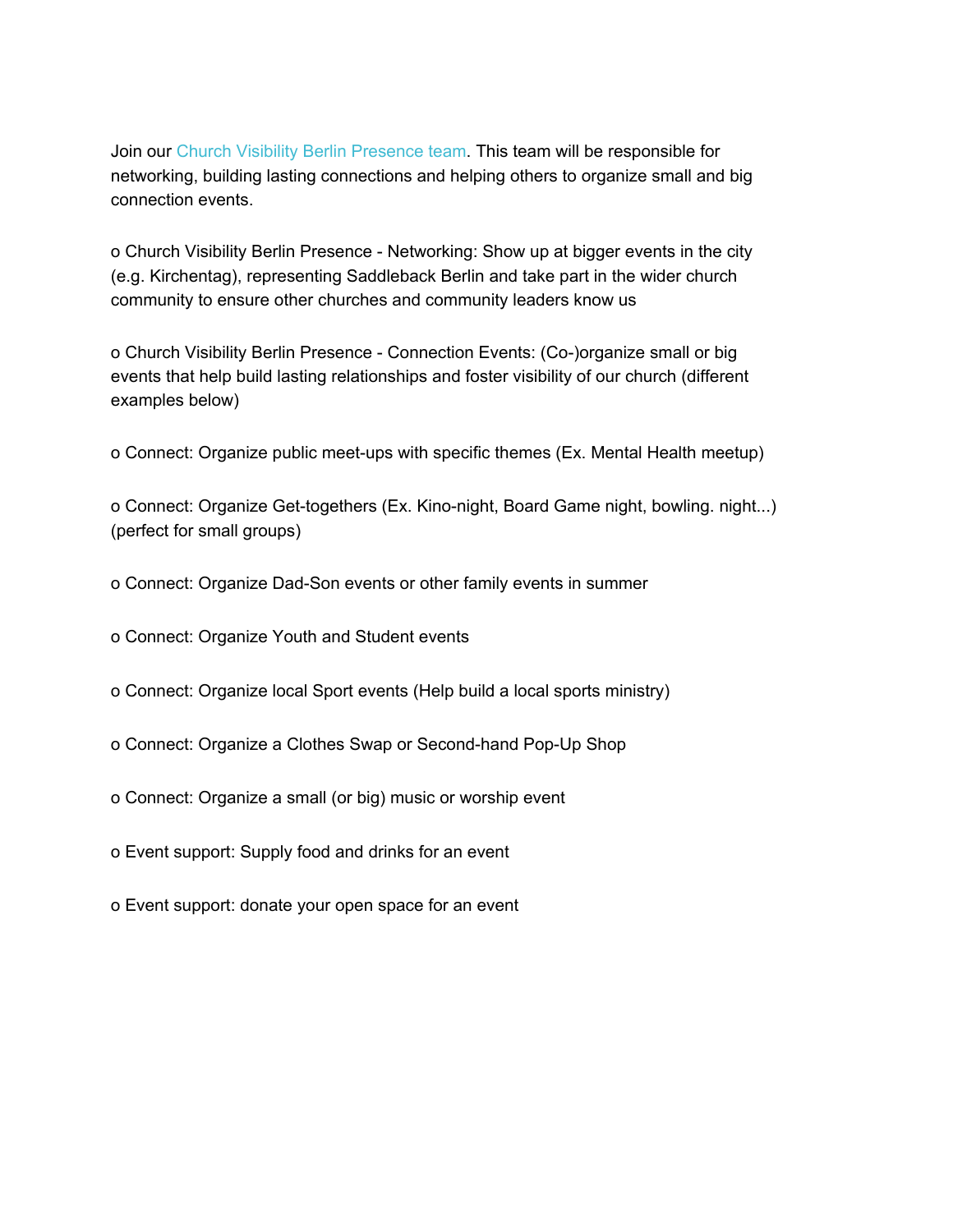#### **SPEAK UP**

After having built a relationship, we want to witness to our community, talk about Jesus, share our testimonies and invite them to small groups, alpha course or church.

o Join the Alpha Core team and prepare and organize 12 weekly meetups to discuss

- Christianity with non-believers
- o Join the Alpha Hospitality team and take care of food and drinks
- o Alpha Course Engagement: Invite a friend or colleague to Alpha course
- o Sign up for "old-school" street evangelism during the day
- o Sign up for Street evangelism on Saturday Night at the clubs
- o Join the Urban Performance/Art Team in the city

# **HELP OUT**

Meet the (practical, physical, emotional and spiritual) needs of the

people in Berlin!

o Reaching our Leaders: Network and partner with officials and persons of influence in Berlin to aid in local peace

o Emergency skills: Get CPR or FIRST AID certified and make sure to offer your neighbors/coworkers/church family to call you

o Join the "Willkommen" Team and help an expat in need with German paperwork (e.g. finance, tax, visa, Kindergeld, CV,)

o Join the "Willkommen" Team and help an expat in need with Language assistance (e.g. reading a German book together)